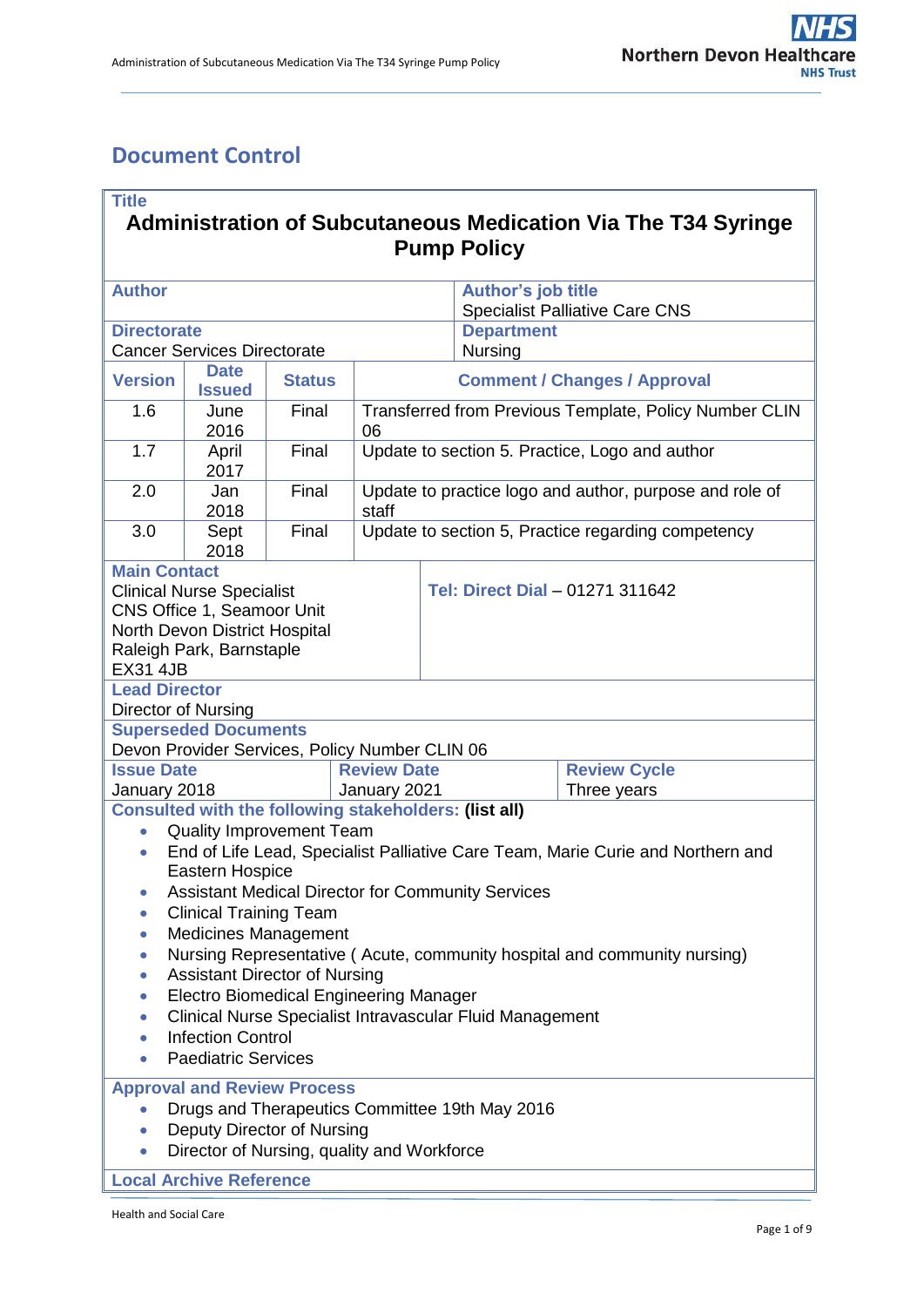| G: /Policies & Procedures                                                         |                                                |  |  |  |
|-----------------------------------------------------------------------------------|------------------------------------------------|--|--|--|
| <b>Local Path</b>                                                                 |                                                |  |  |  |
| G: /Community Nursing                                                             |                                                |  |  |  |
| <b>Filename</b>                                                                   |                                                |  |  |  |
| Policy for the Administration of Subcutaneous Medication Via the T34 Syringe Pump |                                                |  |  |  |
| <b>Policy categories for Trust's internal</b>                                     | <b>Tags for Trust's internal website (Bob)</b> |  |  |  |
| website (Bob)                                                                     | <b>Syringe Pump</b>                            |  |  |  |
| All Staff, Nursing, Clinical Training                                             |                                                |  |  |  |
|                                                                                   |                                                |  |  |  |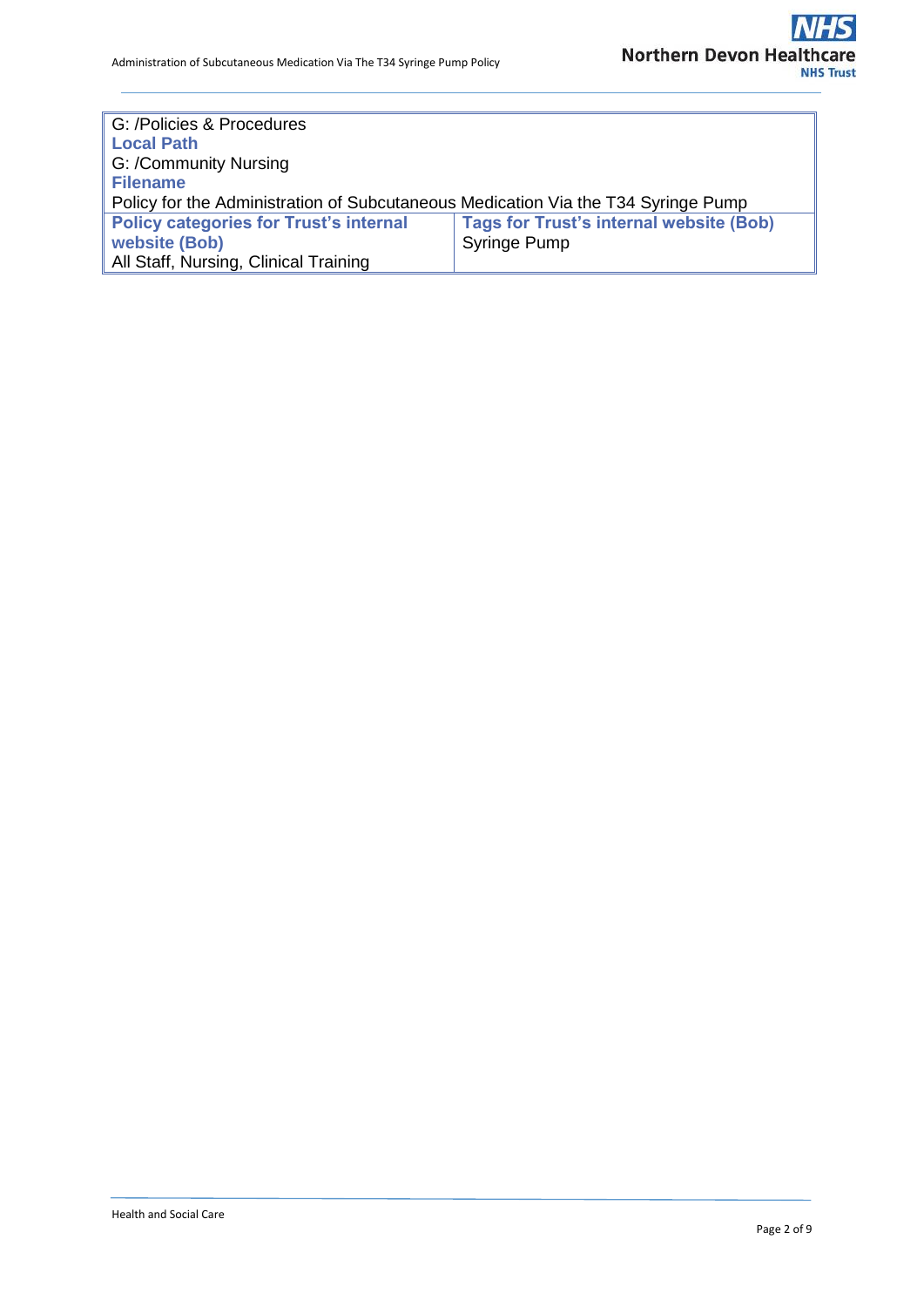## **CONTENTS**

| 1. |     |                                                                            |  |  |
|----|-----|----------------------------------------------------------------------------|--|--|
| 2. |     |                                                                            |  |  |
| З. |     |                                                                            |  |  |
| 4. |     |                                                                            |  |  |
|    | 4.1 |                                                                            |  |  |
|    | 4.2 |                                                                            |  |  |
|    | 4.3 | Role of the Heads of Departments, Services, Teams and Professional Groups6 |  |  |
|    | 4.4 |                                                                            |  |  |
|    | 4.5 |                                                                            |  |  |
|    | 4.6 |                                                                            |  |  |
| 5. |     |                                                                            |  |  |
| 6. |     |                                                                            |  |  |
| 7. |     |                                                                            |  |  |
| 8. |     |                                                                            |  |  |
| 9. |     |                                                                            |  |  |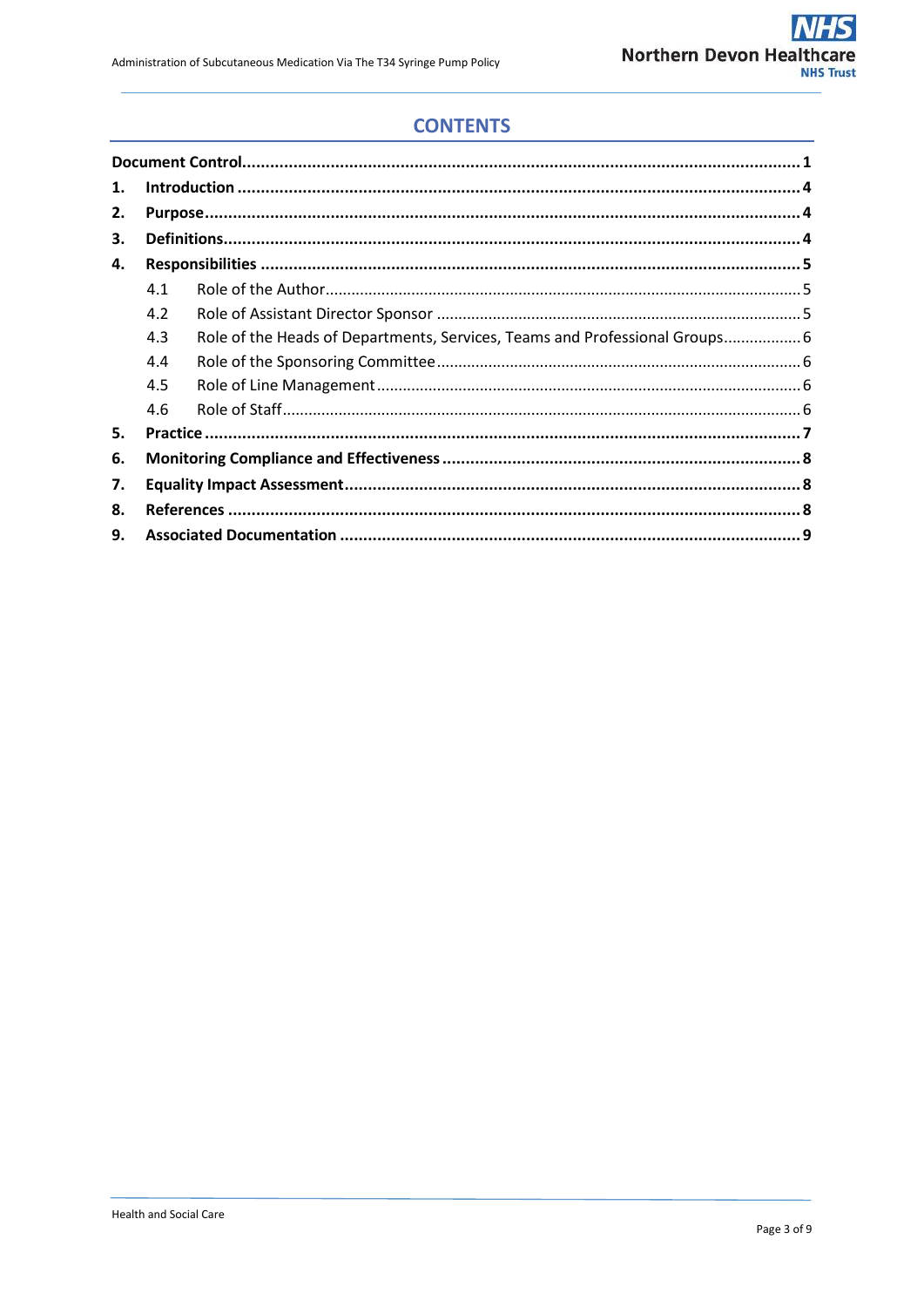## **1. Introduction**

This document sets out Northern Devon Healthcare Trust framework to ensure consistent, safe and effective management of syringe pumps across all settings.

The syringe pump was developed in 1979 by Dr. Martin Wright for use in treating Thalassaemia (Wright & Callan, 1979). The use of a portable battery operated syringe pump for subcutaneous medications is now a well-established technique in delivery of medication by subcutaneous route.

The syringe pump may also be termed syringe driver. The T34 is a small, lightweight, ambulatory battery operated infusion pump, which will deliver a measured volume of medication(s) over a 24 hour period via a subcutaneous route to patient for whom oral administration would be problematic. The pump is programmed in millilitres per hour thereby, reducing the opportunity for user error and the associated possibility of under or over dose.

Northern Devon Healthcare Trust (NDHT) is mindful that other pumps may still be used in some partner organisations. If a patient is transferred home with a different pump it should be discontinued at the earliest opportunity. Guidelines for the safe transfer of care for patients with a syringe pump are included within the Standard Operating Procedure (SOP) for the administration and management of subcutaneous medication via the T34 syringe pump.

### **2. Purpose**

This policy sets out Northern Devon Healthcare Trust framework to ensure those patients in the inpatient and community settings who require medication to be administered subcutaneously via a T34 syringe pump will receive safe and effective nursing care and administration of medicine(s).

This policy supports justification of need, clinical use, staff training and equipment management.

This policy covers the principles of management of syringe pumps.

Standard Operating Procedures (SOP) for setting up of the T34 syringe pump.

Provide a framework and guidance for safer transfer of care for clients who are admitted to or discharged from our care with a syringe pump.

This policy should be read in conjunction with associated Northern Devon Healthcare Policies as listed in section 9.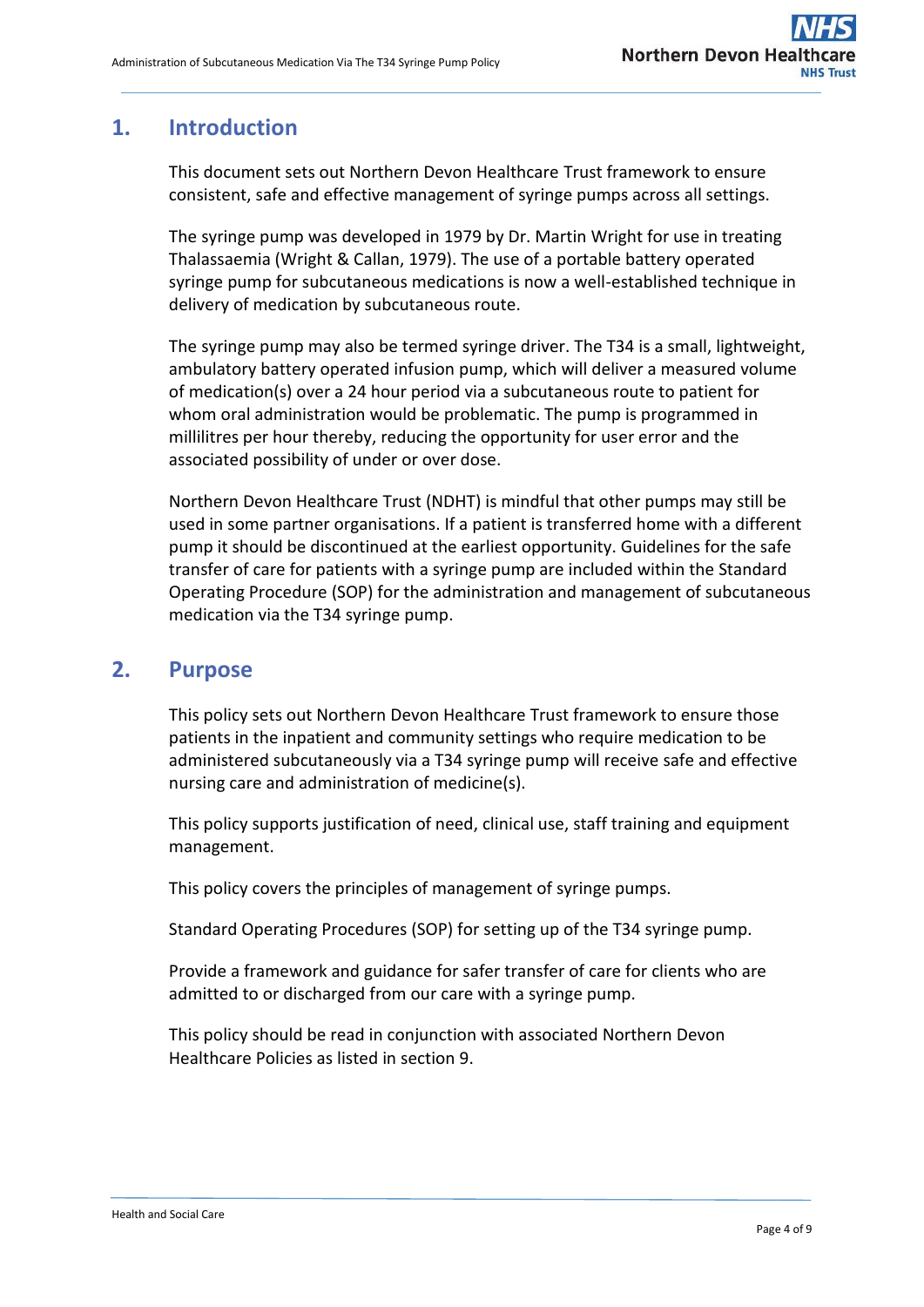This policy is dedicated for adult's services, however, in exceptional circumstances where Northern Devon Healthcare Trust staff are required to be involved with setting up or caring for syringe pumps for children this must be under assessment through their line management in order to operate this policy. Specialist advice from the relevant specialist team and/or the prescriber needs to be available at all times to support.

In exceptional circumstances where there is a need to set up a syringe pump outside of this policy, because of the volume of medications / diluents / specialist medications prescribed, an individual risk assessment must be carried out. The risk assessment needs to evidence all the options have been considered. This needs to be documented, completed and reviewed with the following relevant staff; specialist palliative care prescriber, Northern Devon Healthcare Trust pharmacist and nonmedical prescribing lead / medicine practice facilitator.

## **3. Definitions**

The following terms are used in this document:

T34 Syringe Pump – the T34 is a small, lightweight ambulatory syringe pump. A syringe pump is a means of delivering medication providing effective symptom control via a continuous infusion.

### **4. Responsibilities**

#### **4.1 Role of the Author**

Authors for this policy and are responsible for:

- Ensuring that the procedural document is required and does not duplicate national of local work, confirming the need with the sponsoring committee / Deputy Director of Nursing (Interim)
- Ensuring that key stakeholders, are consulted with and involved in the development of the procedural document including staff side considerations.
- Undertaking an EINA (Equality Impact and Needs Assessment) screening form
- Following the agreed approval and ratification processes.

#### **4.2 Role of Assistant Director Sponsor**

- The Director of Nursing as sponsor of this policy is responsible for:
- Ensuring the policy is approved and presented for ratification
- Acting as second point of contact to support the author of the policy
- Ensuring that a replacement main author is identified should the original author be re-deployed or leave the organisation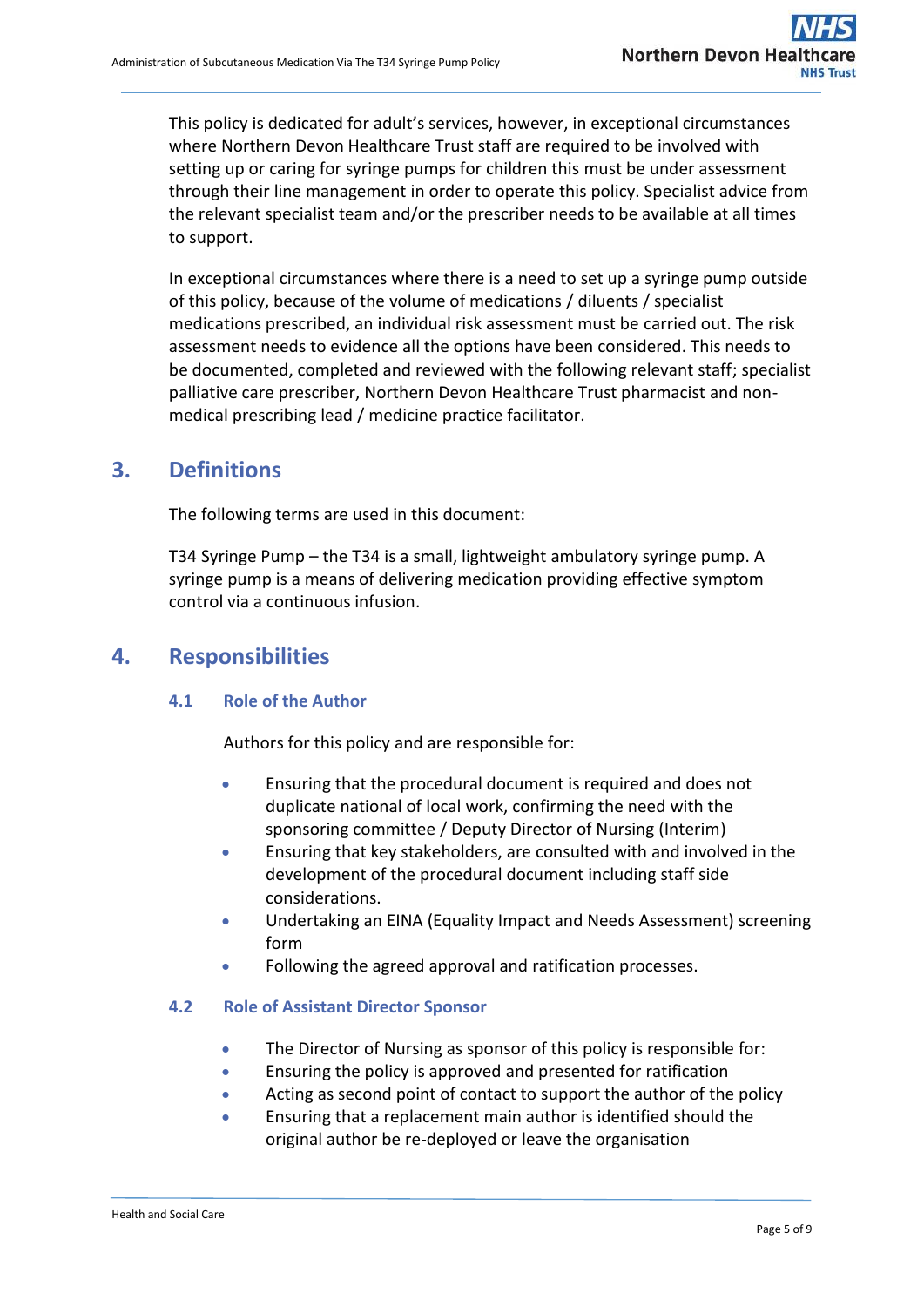### **4.3 Role of the Heads of Departments, Services, Teams and Professional Groups**

For non-policy procedural documents, the heads of department, services, teams and professional groups are responsible for:

Implementing the syringe pump policy

- Ensuring the ratified procedural documents is made available on BOB where appropriate.
- Ensuring there is a local system for auditing or reviewing compliance with the syringe pump policy.
- Ensuring the procedural document is disseminated and describing the arrangements for implementation.
- Ensuring the procedural document will be monitored for compliance and effectiveness.
- Reviewing the procedural document at the agreed interval

#### **4.4 Role of the Sponsoring Committee**

The Approving Committee is responsible for:

- Ratifying the organisation's policies, using the Checklist for the Review and Approval of Procedural Documents
- Referring policies back to the author for amendment if the policy does not meet the requirements of the Policy for the Development and Management of Procedural Documents or the intended purpose of the policy.
- Seeking assurance that the systems for the development and management of procedural documents are robust and effective

#### **4.5 Role of Line Management**

Individual line managers are responsible for informing staff of this change of policy and any associated policies, Standard Operating Procedures (SOP) and associated documents.

#### **4.6 Role of Staff**

This policy applies to all staff employed by Northern Devon Healthcare Trust who are involved in the care and management of patients with a syringe pump and who will ensure that they:

- Be registered with a regulatory body and work within that respective professional code.
- Have current knowledge and skills in the assessment, and care management of patients who require medication administered via a syringe pump.
- Have current knowledge and skills in the management of the T34 McKinley syringe pump.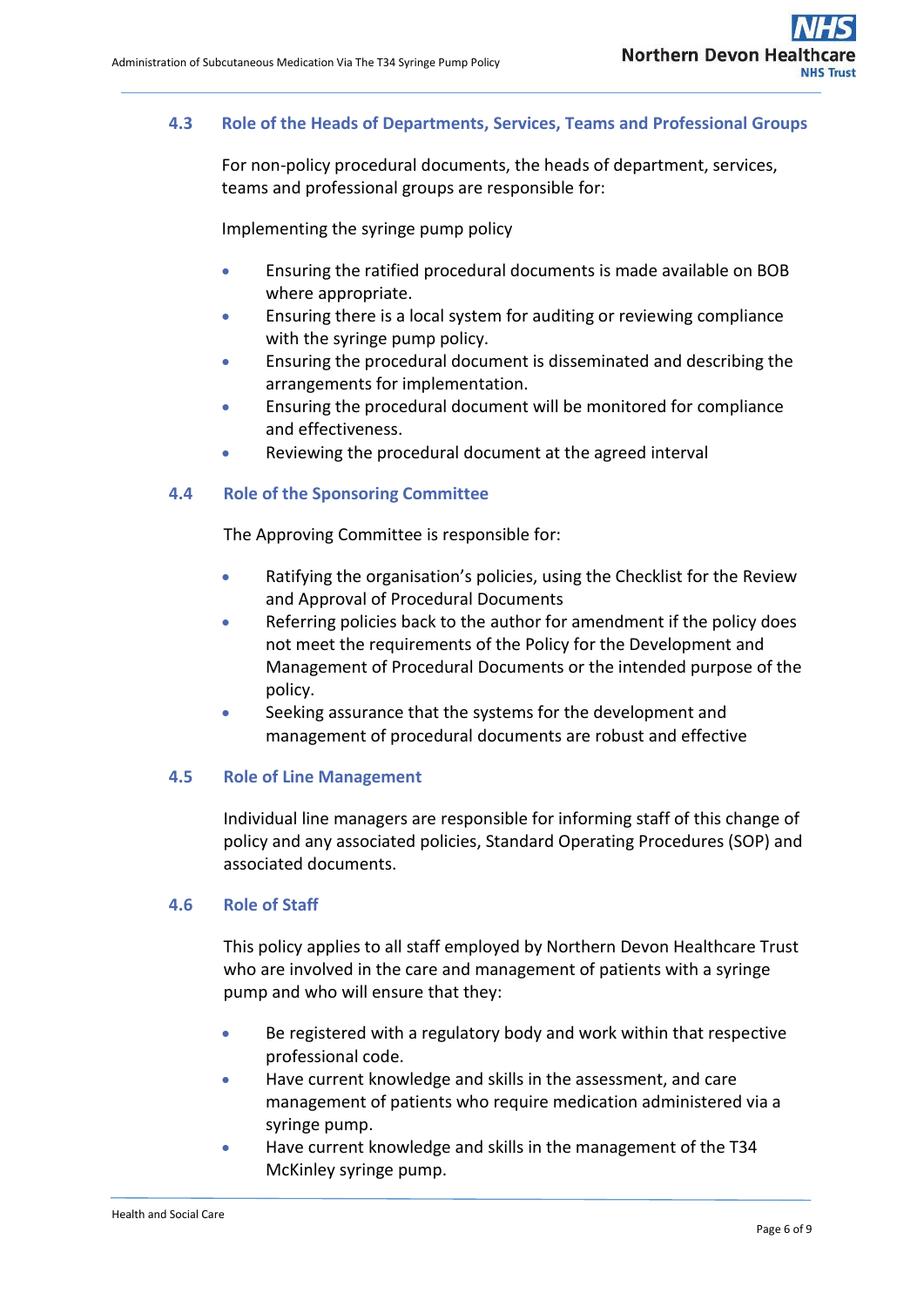- Have current knowledge and understanding of common medications prescribed, indications for use, interactions and side effects. Further information is available via the Specialist Palliative Care Team page on BOB where all guidelines to prescribing, including renal, can be found.
- Work within this policy and associated policies and standard operating procedures.
- **Complete Assessment of Medical Device Competency.**
- Identify any required training needs and attend required study sessions relating to this policy and associated documents.
- Participate in audit relating to this policy.
- Report incidents where non-compliance with procedural documents is noted and represents an actual incident or a near miss, adhering to Northern Devon Healthcare Trust Reporting Policy.

### **5. Practice**

The T34 syringe pump is used to deliver medication at a predetermined rate over a 24 hour period in millilitres/hour. The syringe pump can be used for symptom management in a variety of settings where an individual is unable to absorb, tolerate or take oral medications.

All Northern Devon Healthcare Trust staff involved in the management of the T34 syringe pump must receive appropriate education and training, and be personally competent and accountable in the monitoring, use and operation of the device. Managers/matrons and team leaders should ensure that relevant training is identified and undertaken according to service need. The competency will be completed on a once only basis unless there is a performance or capability issue. All staff must self-declare annually in discussion and agreement with their line manager that they are compliant, competent and up to date with their competency in the use of the T34 pump.

All Northern Devon Healthcare Trust staff involved in the management of the T34 syringe pump must:

- Attend a Trust approved training session
- Be assessed as competent in setting up the syringe pump in practice, and complete the competency document within three months
- Be assessed and verified by a competent practitioner who are themselves classed as competent
- Be stored in the Area Specific Training and Competence Log Book, send a copy of the competency document to Workforce Development and retain a copy for their own individual record
- Demonstrate current knowledge, skills and competence by accessing available training resources which can be found on the Trust's Website
- Take completed competency documentation to discuss at their individual annual appraisal review and identify any training needs with their line manager
- Where there are concerns regarding competence, discuss with line manager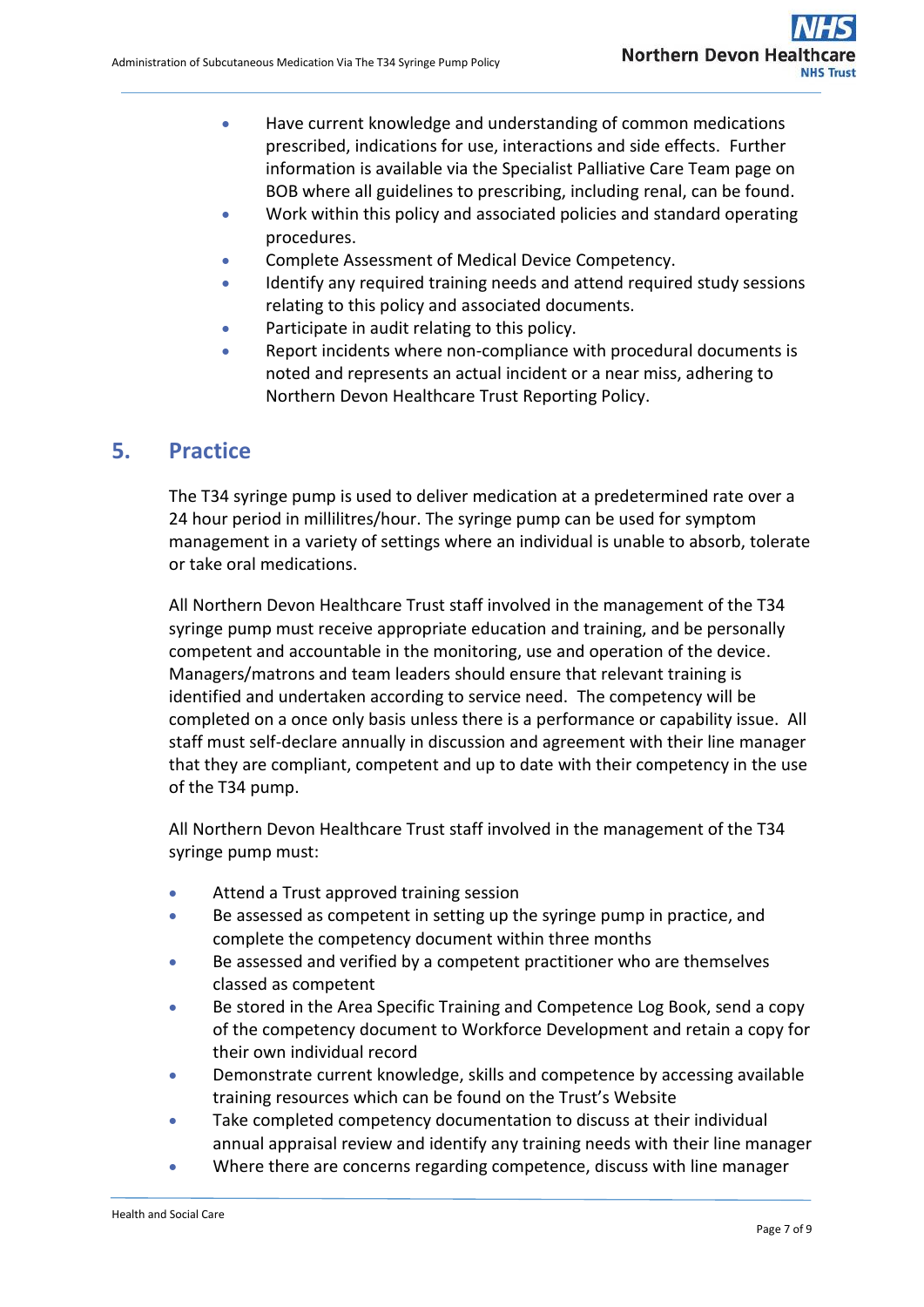Demonstrate current knowledge, skills and competence in all associated tasks involved with the use of the syringe pump, i.e. Medicines Management

## **6. Monitoring Compliance and Effectiveness**

Compliance and effectiveness will be monitored through themes from incidents, compliance from competency assessment and attendance at training. The forum for discussion will be the Senior Nursing & Midwifery forum.

Individual line managers are responsible for ensuring staff compliance in timely completion of the Assessment of Medical Device Competency.

## **7. Equality Impact Assessment**

| <b>Group</b>              | <b>Positive</b> | <b>Negative</b> | <b>No</b>        | <b>Comment</b> |
|---------------------------|-----------------|-----------------|------------------|----------------|
|                           | <b>Impact</b>   | <b>Impact</b>   | <b>Impact</b>    |                |
| Age                       |                 |                 | X                |                |
| Disability                |                 |                 | X                |                |
| Gender                    |                 |                 | X                |                |
| Gender Reassignment       |                 |                 | X                |                |
| Human Rights (rights to   |                 |                 | X                |                |
| privacy, dignity, liberty |                 |                 |                  |                |
| and non-degrading         |                 |                 |                  |                |
| treatment)                |                 |                 |                  |                |
| Marriage and civil        |                 |                 | X                |                |
| partnership               |                 |                 |                  |                |
| Pregnancy                 |                 |                 | $\boldsymbol{X}$ |                |
| Maternity and             |                 |                 | X                |                |
| <b>Breastfeeding</b>      |                 |                 |                  |                |
| Race (ethnic origin)      |                 |                 | X                |                |
| Religion (or belief)      |                 |                 | X                |                |
| <b>Sexual Orientation</b> |                 |                 | X                |                |

#### **Table 1: Equality impact Assessment**

## **8. References**

- The Code Professional standards of practice and behaviour for nurses and midwives: Nursing and Midwifery Council - 2015
- Standards for Medicines Management Nursing and Midwifery Council 2010
- National Patient Safety Agency Improving the safety of injectable medicine(s) (Alert Number 20) March 2007 [www.npsa.nhs.uk](http://www.npsa.nhs.uk/)
- MEE Part 2 Particular Requirements for the Safety of Infusion Pumps and Controllers 1998 Report No: ICE 60601-2-24

## **9. Associated Documentation**

[NDHT Incident Management Policy](http://ndht.ndevon.swest.nhs.uk/wp-content/uploads/2013/11/Incident-Management-Policy-V2-0-21Nov14.pdf)